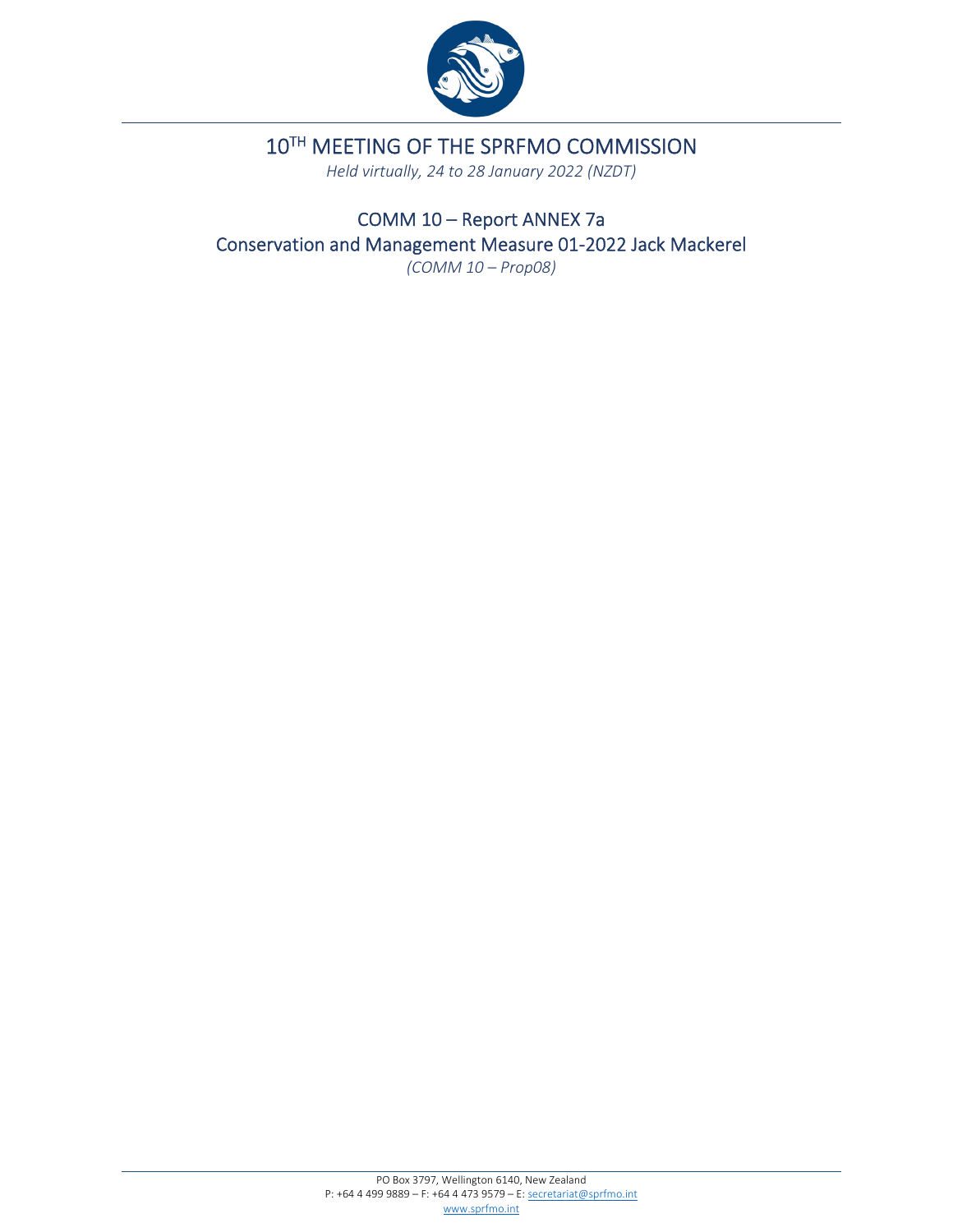

# CMM 01-20224

# Conservation and Management Measure for *Trachurus murphyi*

*(supersedes CMM 01‐20210)*

### The Commission of the South Pacific Regional Fisheries Management Organisation;

*NOTING* that the *Trachurus murphyi* stock remains at very low levels;

*CONCERNED* in particular with the low levels of the current biomass, historically high fishing mortality, the need to maintain low fishing mortality, and the high degree of associated uncertainties;

*TAKING INTO ACCOUNT* the outcomes of the stock assessment carried out on 27 September3 to 28 October 20210 and the advice of the Scientific Committee;

*BEARING IN MIND* the commitment to apply the precautionary approach and take decisions based on the best scientific and technical information available as set out in Article 3 of the Convention;

*RECOGNISING* that a primary function of the Commission is to adopt Conservation and Management Measures(CMMs) to achieve the objective of the Convention, including, as appropriate, CMMsfor particular fish stocks;

*AFFIRMING* its commitment to rebuilding the stock of *Trachurus murphyi* and ensuring its long‐term conservation and sustainable management in accordance with the objective of the Convention;

*RECOGNISING* the need for effective monitoring and control and surveillance of fishing for *Trachurus murphyi* in the implementation of this measure pending the establishment of monitoring, control and surveillance measures pursuant to Article 27 of the Convention;

*NOTING* Article 4(1) regarding the need to ensure compatibility of conservation and management measures established for fishery resources that are identified as straddling areas under the national jurisdiction of a coastal State Contracting Party and the adjacent high seas of the Convention Area and acknowledge their duty to cooperate to this end;

*BEARING IN MIND*, the Findings and Recommendations of the Review Panel, from 5 June 2018, convened pursuant to Article 17 and Annex II of the Convention, in relation to the Objection by the Republic of Ecuador and their statements on possible ways forward in relation to that objection;

*RECALLING* Articles 4(2), 20(3), 20(4) and 21(2) of the Convention;

*RECALLING* also Article 21(1) of the Convention;

*ADOPTS* the following CMM in accordance with Articles 8 and 21 of the Convention:

#### General Provisions

- 1. This CMM applies to fisheries for *Trachurus murphyi* undertaken by vessels flagged to Members and Cooperating Non‐Contracting Parties(CNCPs) included on the Commission Record of Vessels(CMM 05‐2021) in the Convention Area and, in accordance with Article 20(4)(a)(iii) and with the express consent of Chile and Ecuador, to fisheries for *Trachurus murphyi* undertaken by Chile and Ecuador in areas under their national jurisdiction.
- 2. Only fishing vessels duly authorised pursuant to Article 25 of the Convention and in accordance with CMM 05‐2021 (Record of Vessels) that are flagged to Members and Cooperating Non‐Contracting Parties (CNCPs) shall participate in the fishery for *Trachurus murphyi* in the Convention Area.
- 3. This CMM is not to be considered a precedent for future allocation decisions.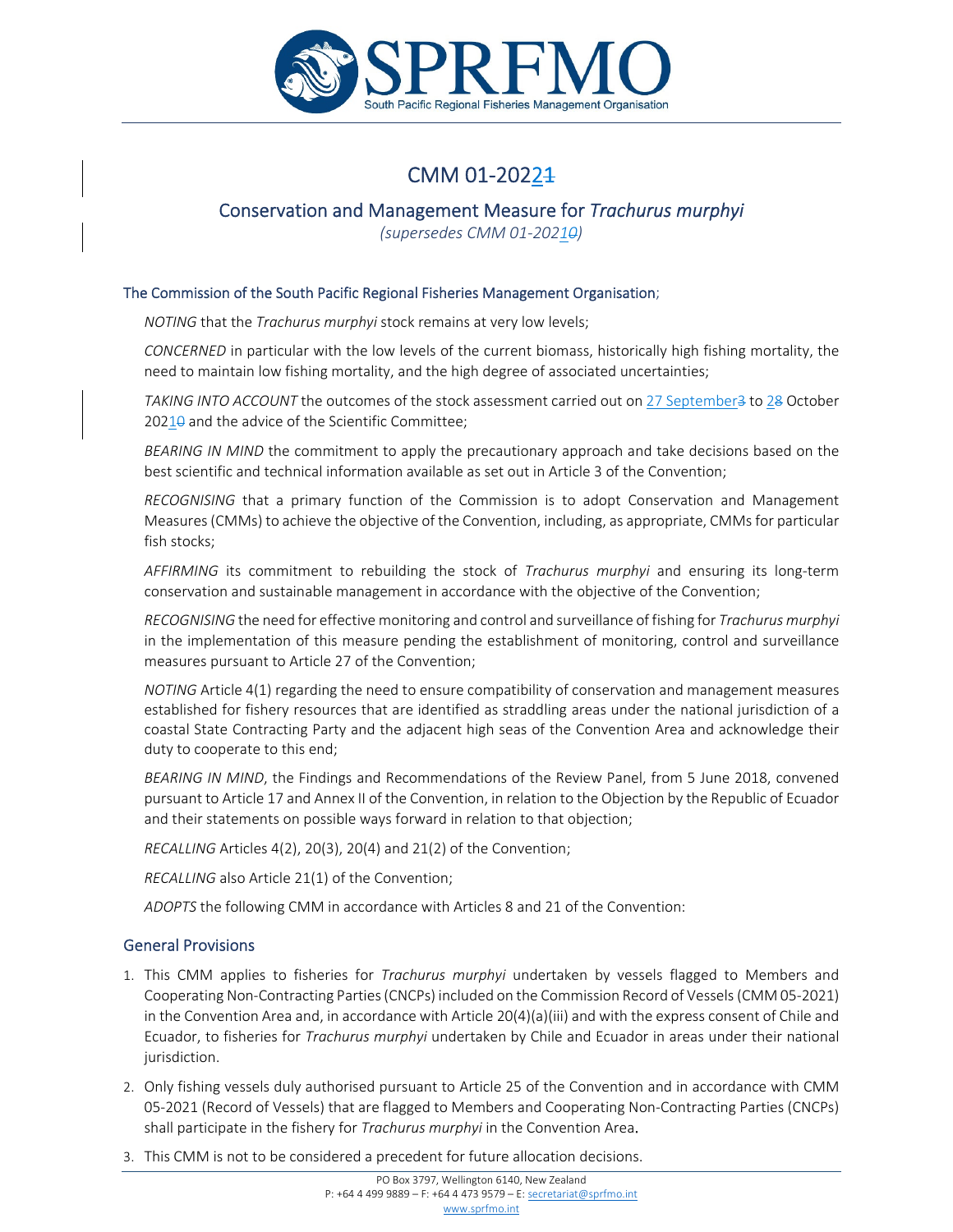

# Effort Management

4. Relevant Members and CNCPs shall limit the total gross tonnage  $(GT)^1$  of vessels flying their flag and participating in the fishing activities described in Article 1,  $(1)(g)(i)$  and (ii) of the Convention in respect of the *Trachurus murphyi* fisheries in the Convention Area to the total tonnage of their flagged vessels that were engaged in such fishing activities in 2007 or 2008 or 2009 in the Convention Area and as set out in Table 1 of CMM 1.01 (*Trachurus murphyi*; 2013). Such Members and CNCPs may substitute their vessels as long as the total level of GT for each Member and CNCP does not exceed the level recorded in that table.

# Catch Management

- 5. In 20221 the total catch of *Trachurus murphyi* in the area to which this CMM applies in accordance with paragraph 1 shall be limited to 710,702 817,943 tonnes. Members and CNCPs are to share in this total catch in the tonnages set out in Table 1 of this CMM.
- 6. Catches will be attributed to the flag State whose vessels have undertaken the fishing activities described in Article  $1 (1)(g)(i)$  and (ii) of the Convention.
- 7. In the event that a Member or CNCP reaches 70% of its catch limit set out in Table 1, the Executive Secretary shall inform that Member or CNCP of that fact, with a copy to all other Members and CNCPs. That Member or CNCP shall close the fishery for its flagged vessels when the total catch of its flagged vessels is equivalent to 100% of its catch limit. Such Member or CNCP shall notify promptly the Executive Secretary of the date of the closure.
- 8. The provisions of this CMM are without prejudice to the right of Members and CNCPs to adopt measures limiting vessels flying their flag and fishing for *Trachurus murphyi* in the Convention Area to catches less than the limits set out in Table 1. In any such case, Members and CNCPs shall notify the Executive Secretary of the measures, when practicable, within 1 month of adoption. Upon receipt, the Executive Secretary shall circulate such measures to all Members and CNCPs without delay.
- 9. By 31 December each year a Member or CNCP may transfer to another Member or CNCP all or part of its entitlement to catch up to the limit set out in Table 1, without prejudice to future agreements on the allocation of fishing opportunities, subject to the approval of the receiving Member or CNCP. When receiving fishing entitlement by transfer, a Member or CNCP may either allocate it domestically or endorse arrangements between owners participating in the transfer. Members and CNCPs receiving fishing entitlements by transfer who have consented to a total allowable catch that will apply throughout the range of the fishery resource under Art 20(4)(a)(iii) may pursue those entitlements in the Convention Area and in their areas under their national jurisdiction. Before the transferred fishing takes place, the transferring Member or CNCP shall notify the transfer to the Executive Secretary for circulation to Members and CNCPs without delay.
- 10. Members and CNCPs agree, having regard to the advice of the Scientific Committee, that catches of *Trachurus murphyi* in 2022<sup>1</sup> throughout the range of the stock should not exceed 782 900,000 tonnes.
- 11. The Executive Secretary shall inform Members and CNCPs when catches of *Trachurus murphyi* in the range of its distribution have reached 70% of the amount referred to in paragraph 10. The Executive Secretary shall notify Members and CNCPs when the amount referred to in paragraph 10 has been reached.

 $<sup>1</sup>$  In the event that GT is not available, Members and CNCPs shall utilise Gross Registered Tonnage (GRT) for the purposes of this CMM.</sup>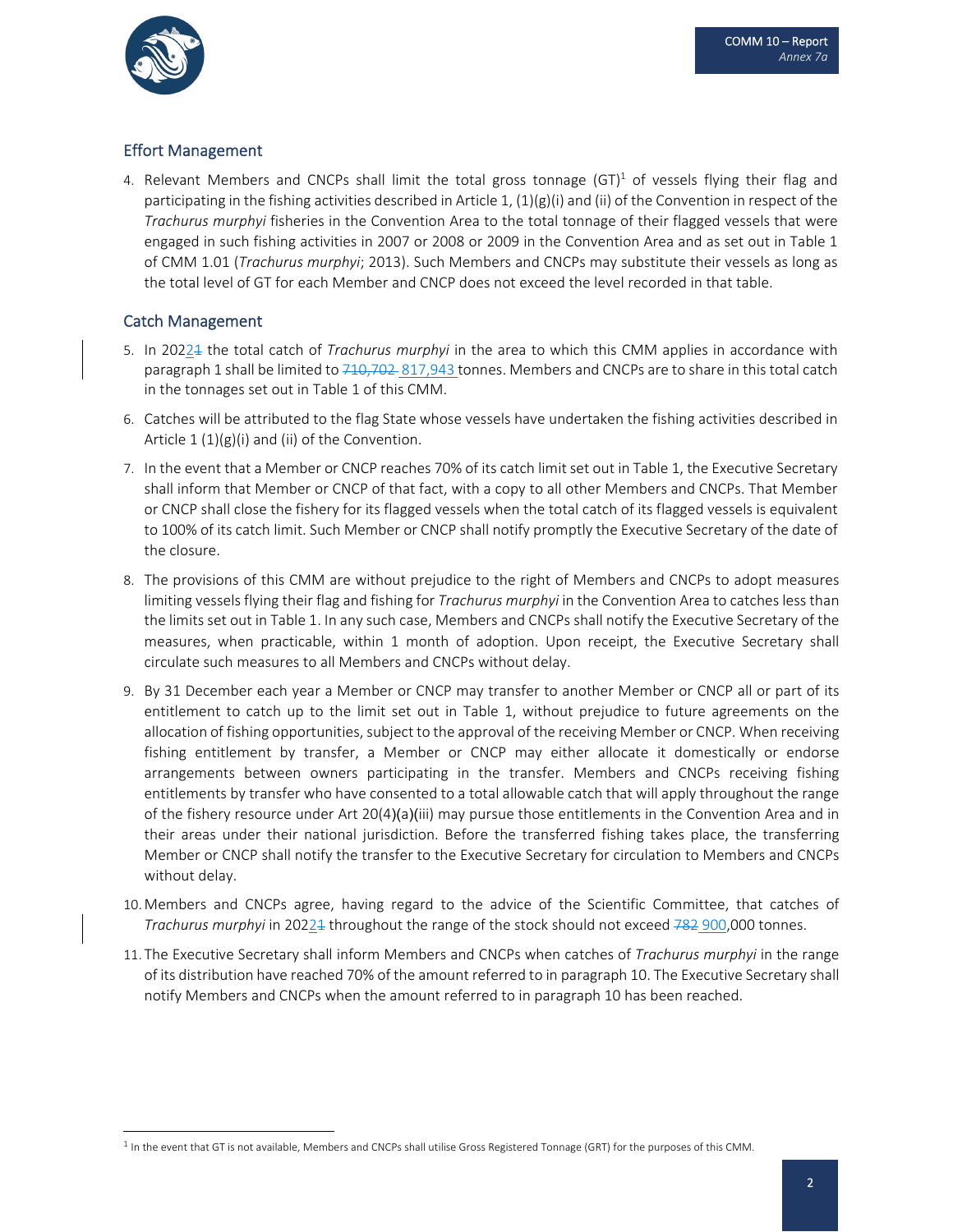

## Data Collection and Reporting

- 12. Members and CNCPs participating in the *Trachurus murphyi* fishery shall report in an electronic format the monthly catches of their flagged vessels to the Secretariat within 20 days of the end of the month, in accordance with CMM 02‐2021 (Data Standards) and using templates prepared by the Secretariat and available on the SPRFMO website.
- 13.When total catches have reached 70% of the amount indicated in paragraph 10, Members and CNCPs agree to implement a 15‐day reporting period:
	- a) for purposes of implementing this system, the calendar month shall be divided into 2 reporting periods, *viz*: day 1 to day 15 and day 16 to the end of the month;
	- b) once the 15‐day reporting has been activated, Members and CNCPs shall report their catches within 10 days of the end of each period, excepting the first report, which shall be made within 20 days of the end of the period.
- 14. The Executive Secretary shall circulate monthly catches, aggregated by flag State, to all Members and CNCPs on a monthly basis. Once 15‐day reporting has been activated the Executive Secretary shall circulate 15‐day catches, aggregated by flag State, to all Members and CNCPs on a 15‐day basis.
- 15. Except as described in paragraphs 12 and 13 above, each Member and CNCP participating in the *Trachurus murphyi* fishery shall collect, verify, and provide all required data to the Executive Secretary, in accordance with CMM 02‐2021 (Data Standards) and the templates available on the SPRFMO website, including an annual catch report.
- 16. The Executive Secretary shall verify the annual catch reports submitted by Members and CNCPs against the submitted data (tow‐by‐tow in the case of trawlers, and set‐by‐set or trip‐by‐trip in the case of purse‐seine fishing vessels). The Executive Secretary shall inform Members and CNCPs of the outcome of the verification exercise and any possible discrepancies encountered.
- 17. Members and CNCPs participating in the *Trachurus murphyi* fisheries shall implement a vessel monitoring system (VMS) in accordance with CMM 06‐2020 (VMS) and other relevant CMMs adopted by the Commission.
- 18. Each Member and CNCP participating in the *Trachurus murphyi* fishery shall provide the Executive Secretary a list of vessels<sup>2</sup> they have authorised to fish in the fishery in accordance with Article 25 of the Convention and CMM 05‐2021 (Record of Vessels) and other relevant CMMs adopted by the Commission. They shall also notify the Executive Secretary of the vessels that are actively fishing or engaged in transhipment in the Convention Area within 20 days of the end of each month. The Executive Secretary shall maintain lists of the vessels so notified and will make them available on the SPRFMO website.
- 19. The Executive Secretary shall report annually to the Commission on the list of vessels having actively fished or been engaged in transhipment in the Convention Area during the previous year using data provided under CMM 02‐2021 (Data Standards).
- 20. In order to facilitate the work of the Scientific Committee, Members and CNCPs shall provide their annual national reports, in accordance with the existing guidelines for such reports, in advance of the 2022+ Scientific Committee meeting. Members and CNCPs shall also provide observer data for the 20224 fishing season to the Scientific Committee to the maximum extent possible. The reports shall be submitted to the Executive Secretary at least one month before the 20221 Scientific Committee meeting in order to ensure that the Scientific Committee has an adequate opportunity to consider the reports in its deliberations. Members should notify the Executive Secretary in the event they will not be submitting an annual report together with the reasons for not doing so.
- 21. In accordance with Article 24(2) of the Convention, all Members and CNCPs participating in the *Trachurus*

<sup>&</sup>lt;sup>2</sup> Fishing vessels as defined in Article 1 (1)(h) of the Convention.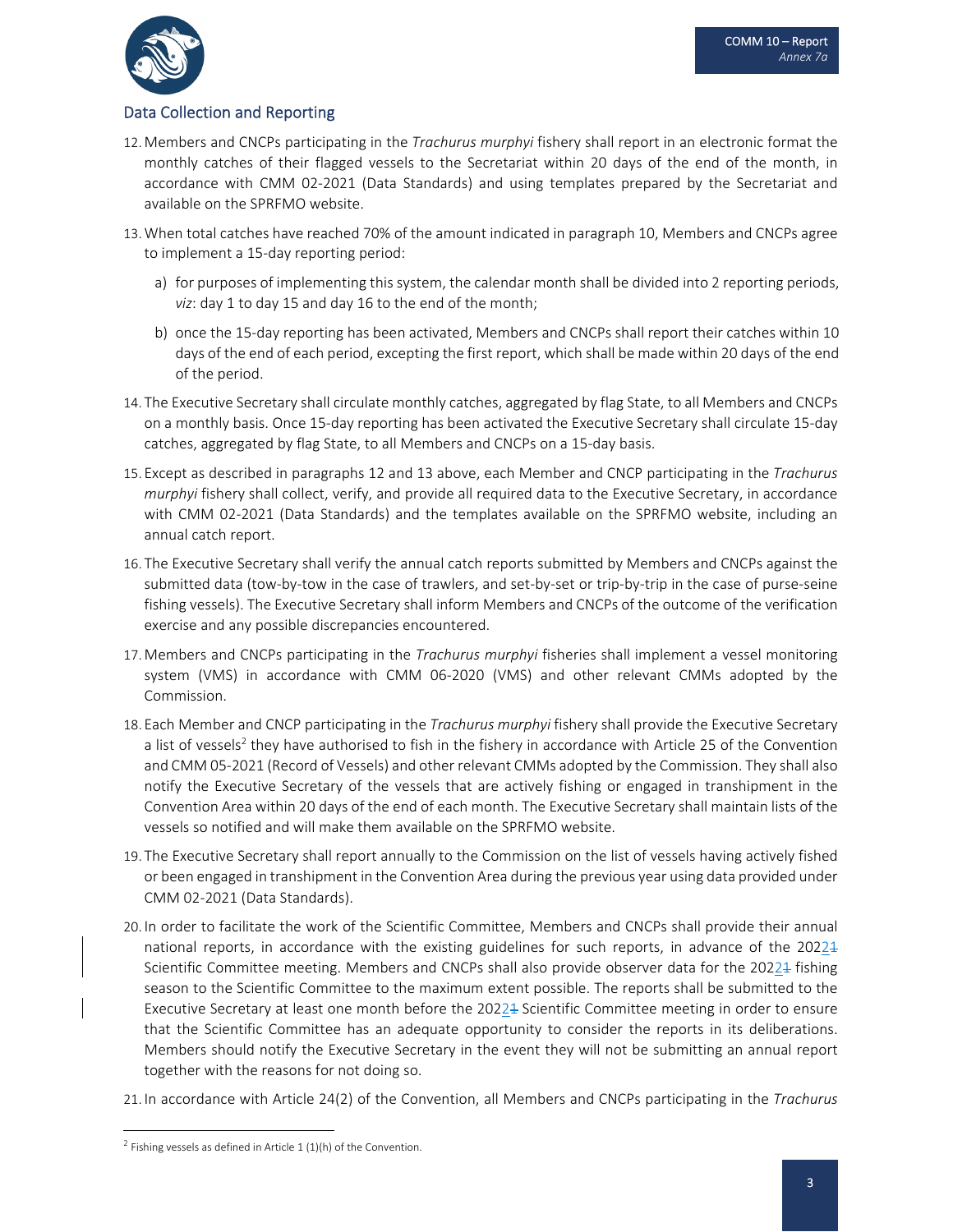

*murphyi* fishery shall provide a report describing their implementation of this CMM in accordance with the timelines specified in CMM 10‐2020 (Compliance Monitoring Scheme). On the basis of submissions received the CTC shall develop a template to facilitate future reporting. The implementation reports will be made available on the SPRFMO website.

- 22. The information collected under paragraphs 11, 13 and 18, and any stock assessments and research in respect of *Trachurus murphyi* fisheries shall be submitted for review to the Scientific Committee. The Scientific Committee will conduct the necessary analysis and assessment, in accordance with its SC Multiannual workplan (2022 $\pm$ ) agreed by the Commission, in order to provide updated advice on stock status and recovery.
- 23. Contracting Parties and CNCPs, as port States, shall, subject to their national laws, facilitate access to their ports on a case‐by‐case basis to reefer vessels, supply vessels and vessels fishing for *Trachurus murphyi* in accordance with this CMM. Contracting Parties and CNCPs shall implement measures to verify catches of *Trachurus murphyi* caught in the Convention Area that are landed or transhipped in its ports. When taking such measures, a Contracting Party or CNCP shall not discriminate in form or fact against fishing, reefer or supply vessels of any Member or CNCP. Nothing in this paragraph shall prejudice the rights, jurisdiction and duties of these Contracting Parties and CNCPs under international law. In particular, nothing in this paragraph shall be construed to affect:
	- a) the sovereignty of Contracting Parties and CNCPs over their internal, archipelagic and territorial waters or their sovereign rights over their continental shelf and in their exclusive economic zone;
	- b) the exercise by Contracting Parties and CNCPs of their sovereignty over ports in their territory in accordance with international law, including their right to deny entry thereto as well as adopt more stringent port State measures than those provided for in this CMM and other relevant CMMs adopted by the Commission.
- 24.Until the Commission adopts an Observer Programme in accordance with Article 28 of the Convention, all Members and CNCPs participating in the *Trachurus murphyi* fishery shall ensure a minimum of 10% scientific observer coverage of trips for trawlers and purse seiners flying their flag and ensure that such observers collect and report data as described in CMM 02‐2021 (Data Standards). In the case of the flagged vessels of a Member or CNCP undertaking no more than 2 trips in total, the 10% observer coverage shall be calculated by reference to active fishing days for trawlers and sets for purse seine vessels.

#### Cooperation in Respect of Fisheries in Adjacent Areas Under National Jurisdiction

- 25. Members and CNCPs participating in *Trachurus murphyi* fisheries in areas under national jurisdiction adjacent to the area to which this CMM applies in accordance with paragraph 1, and Members and CNCPs participating in *Trachurus murphyi* fisheries in the area to which this CMM applies, shall cooperate in ensuring compatibility in the conservation and management of the fisheries. Members and CNCPs participating in *Trachurus murphyi* fisheries in areas under national jurisdiction adjacent to the area to which this CMM applies are invited to apply the measures set out in paragraphs 12‐24, insofar as they are applicable, to vessels associated with the *Trachurus murphyi* fisheries in their areas under national jurisdiction. They are also requested to inform the Executive Secretary of the Conservation and Management Measures in effect for *Trachurus murphyi* in areas under their national jurisdiction.
- 26. Acknowledging the duty to cooperate to promote and ensure that CMMs established for the high seas and those adopted for areas under national jurisdiction are compatible, as required by Article 4 paragraph 2 and Article 8 (f) of the Convention, coastal State Contracting Parties participating in the *Trachurus murphyi* fishery in areas under national jurisdiction that have not given their express consent under Article 20 paragraph 4 (a) (ii), will undertake their utmost efforts to restrain from authorising catches that exceed the difference between the amount agreed in paragraph 10 of this CMM and the total catch allocated in paragraph 5 of this CMM.
- 27. Where, due to exceptional and unforeseen circumstances in the stock biomass in the inter-sesssional period,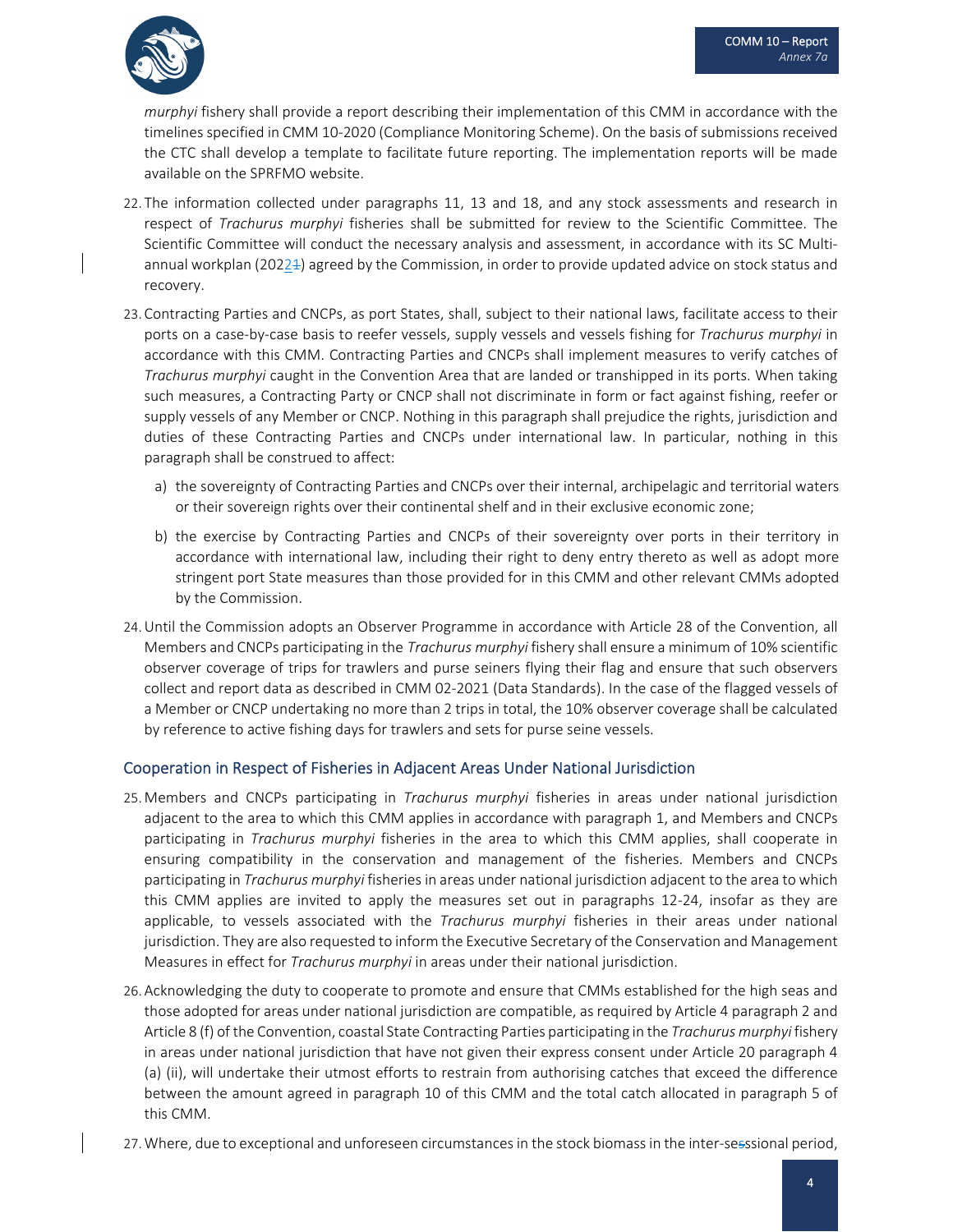coastal States that have not given their express consent under Article 20 paragraph 4 (a) (ii) establish domestic measures concerning catches of *Trachurus murphyi* in areas under their national jurisdiction that may result in exceeding such difference as indicated in paragraph 26 above, they agree to:

- a) submit to the Secretariat, as a matter of urgency and no later than 15 days after their adoption, a report explaining to the Commission how the national measures concerning the *Trachurus murphyi* fishery in areas under their national jurisdiction are compatible with those adopted by the Commission, and how they have taken into account the requirements of Article 4 paragraph 2 (a), (b) and (c) of the Convention;
- b) report to the Secretariat any subsequent changes to the national measures, no later than 15 days after their adoption;
- c) cooperate in the coordination of the conservation measures they intend to apply with the Scientific Committee and the Commission to ensure that the intended measures do not undermine the effectiveness of the conservation and management measures adopted by the Commission.
- 28. At its next annual meeting, the Scientific Committee will assess the information received and provide advice to the Commission regarding the possible impact of the national measures adopted on the *Trachurus murphyi* fishery. The CTC will consider the information provided by the coastal State and whether the national measures it adopted are compatible with those established by the Commission and will advise the Commission accordingly. The Commission will consider measures to ensure compatible management, considering the advice of the Scientific Committee and the CTC.
- 29. In case any Member or CNCP considers that the information presented by the coastal State has not taken into account the requirements of Article 4, 2 (a), (b) and (c) of the Convention, it may request a special meeting of the Commission in accordance with Article 7 paragraphs 3 and 4 of the Convention and Regulation 3 of the SPRFMO Rules of Procedure, except that such special meeting may take place by electronic means, under the same quorum provided for by the Rules of Procedure for special meetings.

#### Special Requirements of Developing States

30. In recognition of the special requirements of developing States, in particular small island developing States and territories and possessions in the region, Members and CNCPs are urged to provide financial, scientific and technical assistance, where available, to enhance the ability of those developing States and territories and possessions to implement this CMM.

#### Review

- 31. This Measure shall be reviewed by the Commission in 20232. The review shall take into account the latest advice of the Scientific Committee and the CTC, and the extent to which this CMM, CMM 1.01 (*Trachurus murphyi*, 2013), CMM 2.01 (*Trachurus murphyi,* 2014), CMM 3.01 (*Trachurus murphyi*; 2015), CMM 4.01 (*Trachurus murphyi,* 2016), CMM 01‐2017 (*Trachurus murphyi*), CMM 01‐2018 (*Trachurus murphyi*), CMM 01‐2019 (*Trachurus murphyi*), and CMM 01‐2020 (*Trachurus murphyi*) and CMM 01‐2021 (*Trachurus murphyi*) as well as the Interim Measures for pelagic fisheries of 2007, as amended in 2009, 2011 and 2012, have been complied with.
- 32.Without prejudice to Members and CNCPs without an entitlement in Table 1 and the rights and obligations specified in Article 20(4)(c) and having regard to paragraph 10, the percentages included in Table 2 will be used by the Commission as a basis for the allocation of Member and CNCPs' catch limits from 2018 to 2022<sup>1</sup> inclusive.